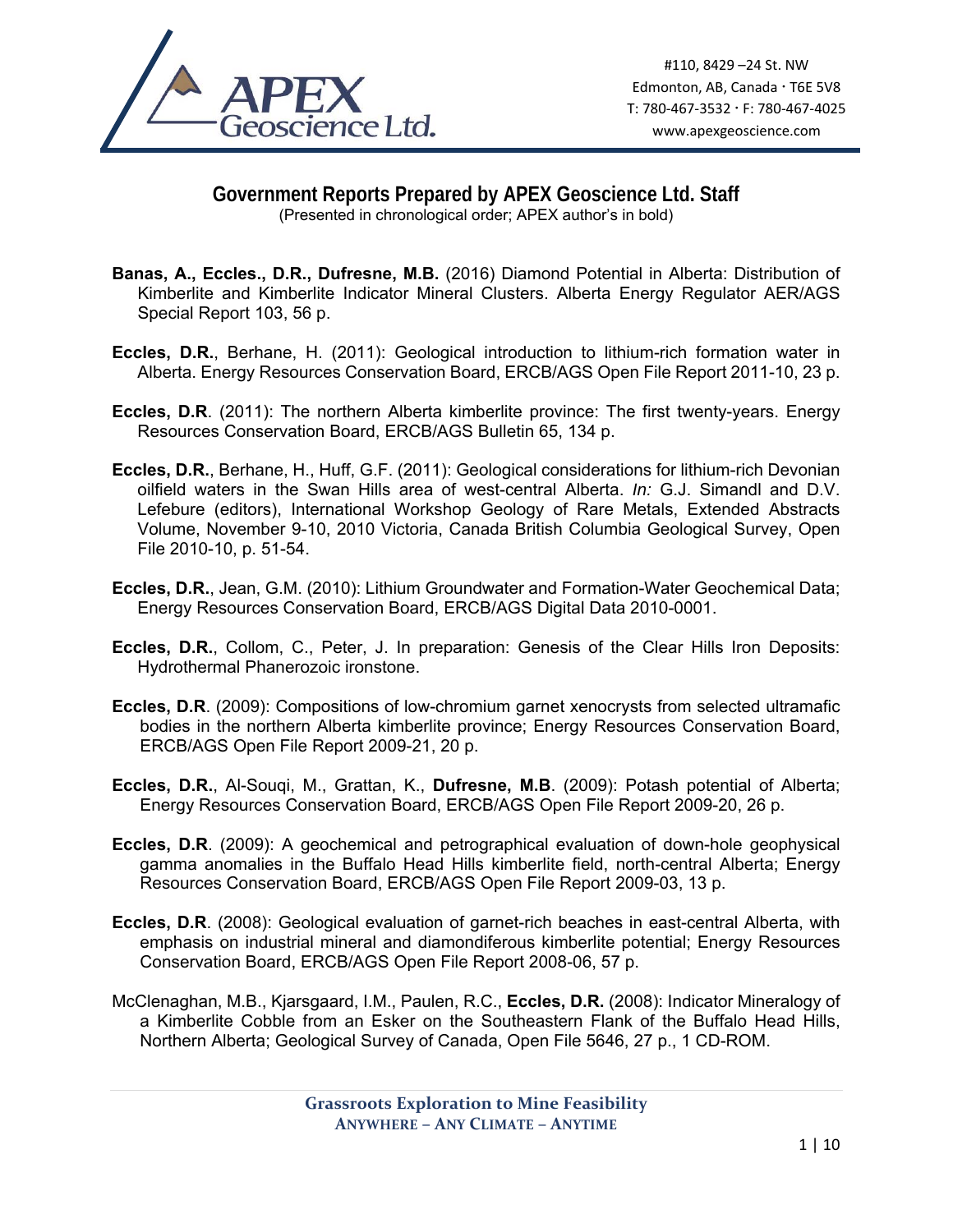

- **Eccles, D.R.**, Simonetti, A. (2008): A study of peridotitic garnet xenocryst compositions from selected ultramafic bodies in the northern Alberta kimberlite province: implications for mantle stratigraphy and garnet classification; Alberta Energy and Utilities Board, EUB/AGS Earth Science Report 2008-01.
- **Eccles, D.R.**, Sciarra, J. (2008): Preliminary hydrogeochemical investigation of Alberta's groundwater database to locate areas of diamond potential; Alberta Energy and Utilities Board, EUB/AGS GeoNote 2008-01, 15 p.
- Hein, F.J., **Eccles, D.R**. (2007): Preliminary stratigraphic framework for selected kimberlites in the Buffalo Head Hills region, north-central Alberta, Alberta Energy and Utilities Board, EUB/AGS Geo-Note 2007-02, 20 p.
- Mudaliar, G.G., Richards, J.P., **Eccles, D.R**. (2007): Gold, platinum and diamond placer deposits in alluvial gravels, Whitecourt, Alberta; Alberta Energy and Utilities Board, EUB/AGS, SPE 089, 24 p.
- **Eccles, D.R.**, Payne, J.G., Simonetti, A., Hood, C.T.S. (2006): Petrography and geochronology of crustal xenoliths from northern Alberta kimberlite; Alberta Energy and Utilities Board, EUB/AGS Geo-Note 2006-01, p. 17.
- **Eccles, D.R**. (2006): Alberta diamond inclusion dataset; Alberta Energy and Utilities Board, EUB/AGS Digital Dataset DIG2007-01.
- **Eccles, D.R**. (2006): Alberta diamond occurrence dataset; Alberta Energy and Utilities Board, EUB/AGS Digital Dataset DIG2007-02.
- **Eccles, D.R**. (2006): Alberta kimberlite xenocryst dataset; Alberta Energy and Utilities Board, EUB/AGS Digital Dataset DIG2007-03.
- Atkinson, E., Pryde, R., **Eccles, D.R**. (2006): Seismic investigations of selected kimberlite pipes in the Buffalo Head Hills kimberlite field, north-central Alberta; Alberta Energy and Utilities Board, EUB/AGS SPE 79, 5 p.
- **Eccles, D.R**. (2005): Evidence for kimberlite-sourced bentonite in Upper Cretaceous strata of north-central Alberta: a bedrock characterization tool to aid diamond exploration; Alberta Energy and Utilities Board, EUB/AGS Geo-Note 2005-06, 14 p.
- **Dufresne, M.B.**, **Eccles, D.R**. (2005): A guide to kimberlite-indicator mineral trends in Alberta including observations from recently compiled indicator mineral data; Alberta Energy and Utilities Board, EUB/AGS SPE 20, 50 p.
- Pawlowicz, J.G., Prior, G.J., Dolby, G., **Eccles, D.R.**, Fenton, M.M. (2005): Early to Late Campanian palynological ages of mudstone and siltstone in the Sawn Lake area, southern Buffalo Head Hills, Alberta; Alberta Energy and Utilities Board, EUB/AGS Geo-Note 2005-01, 25 p.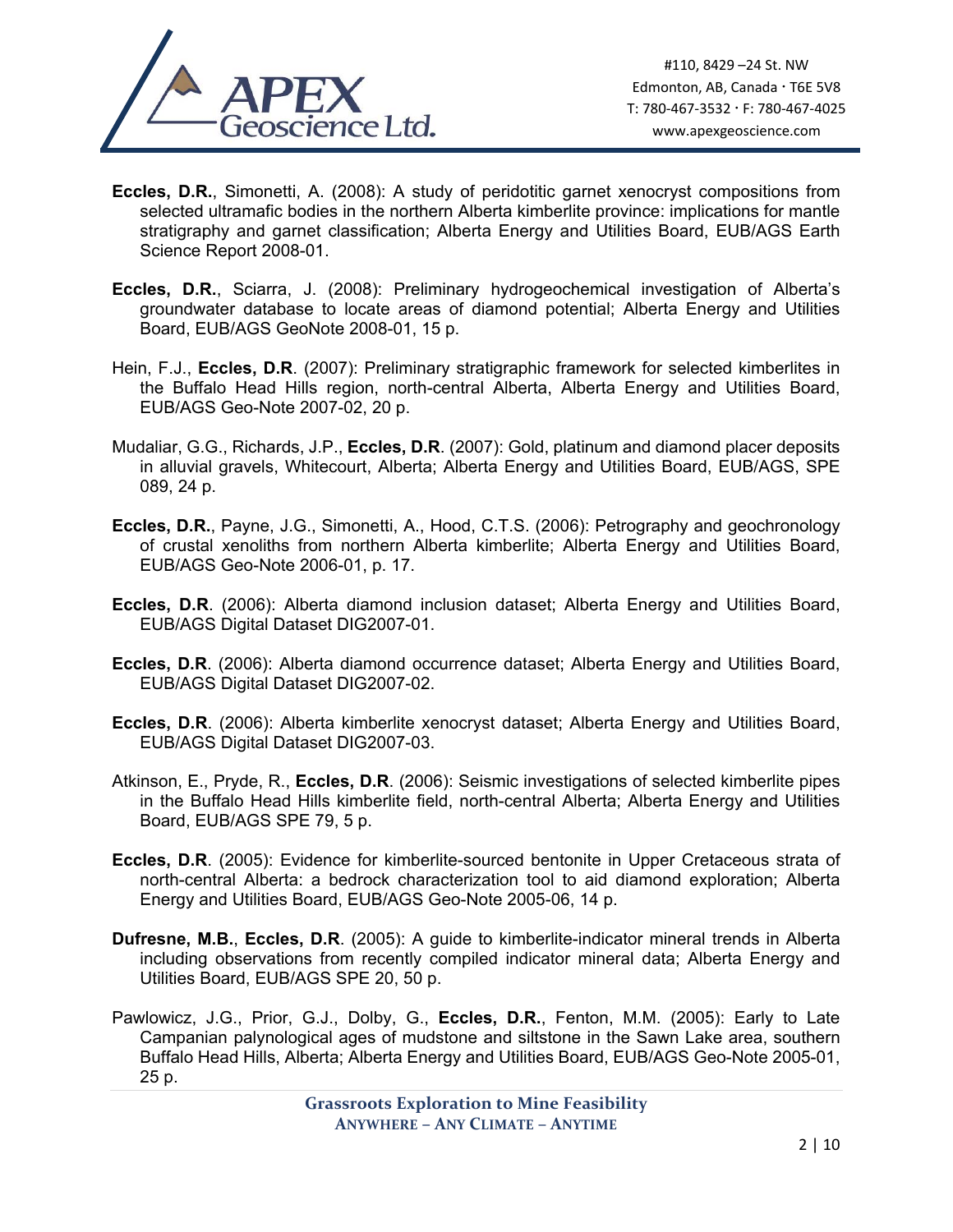

- **Eccles, D.R**. (2005): Evidence for kimberlite-sourced bentonite in Upper Cretaceous strata of north-central Alberta: A bedrock characterization tool to aid diamond exploration. Alberta Energy and Utilities Board, EUB/AGS GeoNote 2005-06, 11 p.
- Kellett, R.L., Steensma, G.J., Zahynacz, R.M., **Eccles, D.R**. (2005): Geophysical signature of the Mountain Lake intrusion: a study to support future kimberlite exploration in Alberta; Alberta Energy and Utilities Board, EUB/AGS SPE 64, 63 p.
- **Eccles, D.R.**, Pana, D.C., Paulen, R., Olson, R.A. (2003): Geological setting of the northern Alberta kimberlite province. 8<sup>th</sup> International Kimberlite Conference, Northern Alberta and Slave Kimberlite Provinces Field Trip Guide Book, B. Kjarsgaard (ed.), Geological Survey of Canada, Miscellaneous Publication, p. 1-10.
- **Eccles, D.R.** (2003): Geological overview of the Mountain Lake Cluster. 8<sup>th</sup> International Kimberlite Conference, Northern Alberta and Slave Kimberlite Provinces Field Trip Guide Book, B. Kjarsgaard (ed.), Geological Survey of Canada, Miscellaneous Publication, p. 21-31.
- **Eccles, D.R.**, Sutton, R. (2003): Magnetic susceptibility measurements on Alberta kimberlitic and selected Phanerozoic sediments in Alberta. Alberta Energy and Utilities Board, EUB/AGS GeoNote 2003-43, 33 p.
- **Eccles, D.R.**, Heaman, L.M., Creaser, R.A. (2003): Isotopic characteristics of selected kimberlites in the northern Alberta kimberlite province. Alberta Energy and Utilities Board, EUB/AGS GeoNote 2002-27, 41 p.
- Creighton, S., **Eccles, D.R**. (2002): Compilation of kimberlitic rocks in Alberta: location, exploration history, diamond content, geophysics and drill logs. Alberta Energy and Utilities Board, EUB/AGS GeoNote 2003-13, Interactive CD-ROM.
- **Eccles, D.R**. (2002): Petrographic characteristics of selected kimberlite pipes in the northern Alberta kimberlite province. Alberta Energy and Utilities Board, EUB/AGS Earth Science Report 2002-07, 84 p.
- **Eccles, D.R.**, Pana, D.C. (2002): Metallogenic considerations for the Devonian carbonates and Late Cretaceous shales of northeastern Alberta. Alberta Energy and Utilities Board, EUB/AGS GeoNote 2002-13, 28 p.
- **Eccles, D.R**. (2001): Comparison of field portable x-ray fluorescence analyzer and conventional geochemical analyses; Alberta Energy and Utilities Board, EUB/AGS Earth Science Report, GeoNote 2004-04, 16 p.
- **Dufresne, M.B.**, **Eccles, D.R.**,, Leckie, D.A. (2001): The Geological and Geochemical Setting of the Mid-Cretaceous Shaftesbury Formation and Other Colorado Group Sedimentary Units in Northern Alberta; Alberta Energy and Utilities Board, EUB/AGS SPE 09, 89 p.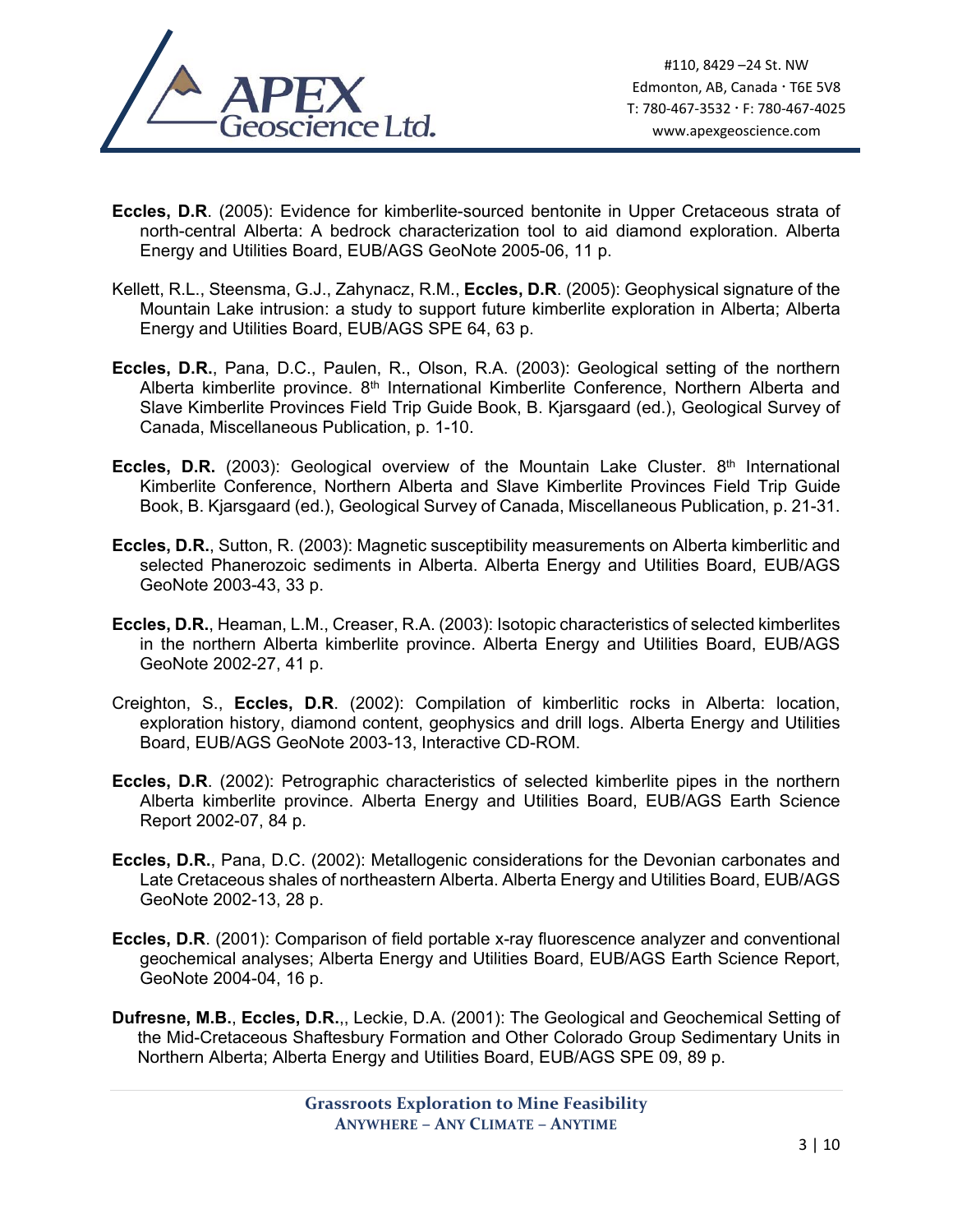

- **Eccles, D.R.**, **Dufresne, M.B.**, Copeland, D., Csanyi, W., Creighton, S. (2001): Alberta diamondindicator mineral geochemical compilation. Alberta Energy and Utilities Board, EUB/AGS Earth Science Report 2001-20, interactive CD-ROM.
- **Eccles, D.R.**, Luth R.W. (2001): Major and trace element geochemistry of kimberlitic pipes in northern Alberta. Alberta Energy and Utilities Board, EUB/AGS Earth Science Report 2001- 05, 46 p.
- Hauff, P.L., **Eccles, D.R.**, Grunsky, E. (2001): Alteration mineralogy of Alberta kimberlites: PIMA infrared spectroscopic analysis; Alberta Energy and Utilities Board, EUB/AGS SPE 12, 54 p.
- **Eccles, D.R.**, Bietting, M., Skupinski, A. (2001): Geochemical data and geological observations at the sub-Cretaceous unconformity, northeastern Alberta; Alberta Energy and Utilities Board, EUB/AGS Geo-Note 2001-01, 18 p.
- **Eccles, D.R.**, Grunsky, E.C., Grobe, M., Weiss, J. (2000): Structural-emplacement model for kimberlitic pipes in northern Alberta. Alberta Energy and Utilities Board, EUB/AGS Earth Science Report 2000-01, 103 p.
- **Eccles, D.R**. (2000): Diamond and metallic mineral potential of the Peerless Lake area northcentral Alberta (NTS 84B). Alberta Energy and Utilities Board, EUB/AGS Earth Science Report 2000-08, 76 p.
- **Eccles, D.R**. (2000): Mineral occurrences and deposits in the Phanerozoic succession north of Latitude 55ºN, Alberta. Alberta Energy and Utilities Board, EUB/AGS GeoNote 2000-01, p. 55.
- Olson, R.A.O., **Eccles, D.R.**, Collom, C. (2000): Study of the trace element potential as a coproduct of the Peace River Iron Deposits; Alberta Energy and Utilities Board, EUB/AGS SPE 05, 86 p.
- Zaleski, E., Pehrsson, S. Duke, N., Davis, W.J., **L'Heureux, R.L.**, Greiner, E., Kerswill, J.A. (2000): Quartzite sequences and their relationships, Woodburn Lake group, western Churchill Province, Nunavut; Geological Survey of Canada, Current Research 2000-C7, 12 p.
- **Eccles, D.R.** (1999): Biogeochemical orientation survey over the Mountain Lake Pipes, Alberta. Alberta Energy and Utilities Board, EUB/AGS Open File Report 1998-06, 61 p.
- Zaleski, E., Duke, N.L., **L'Heureux, R.L.**, Wilkinson, L. (1999): Geology, Woodburn Lake group, Amarulik Lake to Tehek Lake, Kivalliq Region, Nunavut; Geological Survey of Canada, Open File 3743, scale 1:50 000.
- **Eccles, D.R.** (1998): Enzyme leach-based soil geochemistry of the Mountain Lake Pipes, Alberta. Alberta Energy and Utilities Board, EUB/AGS Open File Report 1998-01, 31 p.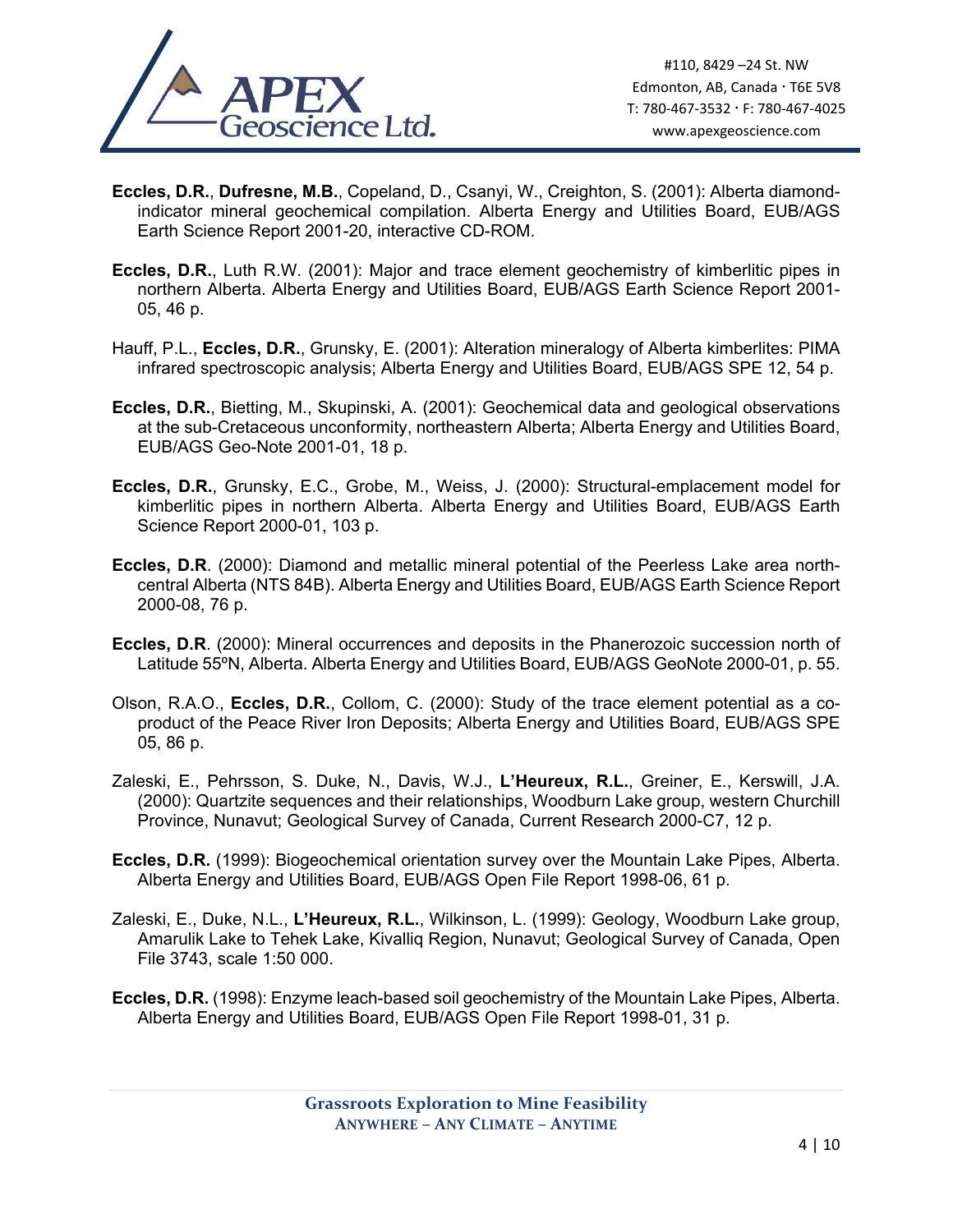

- **Eccles, D.R.** (1998): **Dufresne, M.B.**, Lywood, P. Diamond and metallic mineral potential of the Kakwa/Wapiti area, west-central Alberta. Alberta Energy and Utilities Board, EUB/AGS Open File Report 1998-02, 165 p.
- Fenton, M.M., Pawlowicz, J.G., **Dufresne, M.B.** (1998): Reconnaissance mineral and geochemical survey with emphasis on northern Alberta; MDA Project M92-04-006; Alberta Research Council, Open File Report 1996-7, 107 p.
- Pawlowicz, J.G., **Dufresne, M.B.**, Fenton, M.M. (1998): Diamond indicator minerals from till, northern Alberta 1995-1997 data from electron probe analysis; Alberta Energy and Utilities Board, GeoNote 1998-1, 11 p.
- Anderson, R.G., **L'Heureux, R.L.**, Wetherup, S., J.M. Letwin (1997): Geology of the Hallett Lake map area, central British Columbia: Triassic, Jurassic, Cretaceous and Eocene? Plutonic rocks; *In:* Current Research 1997-A; Geological Survey of Canada, p. (107-116.
- **Eccles, D.R.**, **Dufresne, M.B.**, Kjarsgaard, B.A. (1997): Heavy mineral geochemical analysis of the Mountain Lake Diatreme, Alberta. In: Dale Leckie and Bruce Kjarsgaard (eds.) Geology of a Late Cretaceous possible kimberlite at Mountain Lake, Alberta - chemistry, petrology, indicator minerals, aeromagnetic signature, age, stratigraphic position and setting; Geological Survey of Canada, Open File Report 3441. p. 159-17.
- Dufresne, **Eccles, D.R.**, M.B., Schmitt, D.R., McKinstry, B., Olson, R.A., Fenton, M.M., Pawlowicz, J.G., Edwards, W.A.D., Richardson, R.J.H. (1996): Diamond potential of Alberta; Alberta Geological Survey, Bulletin No. 63, 158 p.
- Langenberg, C.W., **Eccles, D.R**. (1996): Metallic mineral occurrences of the exposed Canadian Shield of Northeastern Alberta. Alberta Geological Survey Bulletin No. 64, 71 p.
- Langenberg, C.W., Iannelli, T.R., **Eccles, D.R**. (1995): Revised geology and mineral occurrences of the Aphebian Waugh Lake Group; Alberta Research Council Open File Report 1995-05, 120 p.
- **Dufresne, M.B.**, Henderson, B.A., Fenton, M.M., Pawlowicz, J.G., Richardson, R.R. (1994): The mineral deposits potential of the Marguerite River and Fort McKay areas, Northeast Alberta; Alberta Research Council Open File Report 1994-14, 65 p.
- Fenton, M.M., Pawlowicz, J.G., **Dufresne, M.B.** (1994): Reconnaissance mineral and geochemical survey with emphasis on northern Alberta: project final report: MDA Project M92- 04-006; Alberta Geological Survey, Open File Report 1994-21, 177 p.
- Edwards, W.A.D., Scafe, D., **Eccles, D.R.**, Miller, S., Berezniuk, T., Boisvert, D. (1994): Mapping and reserve exploration of the Tertiary and preglacial formations of Alberta; Alberta Research Council Open File Report 1994-06, 111 p.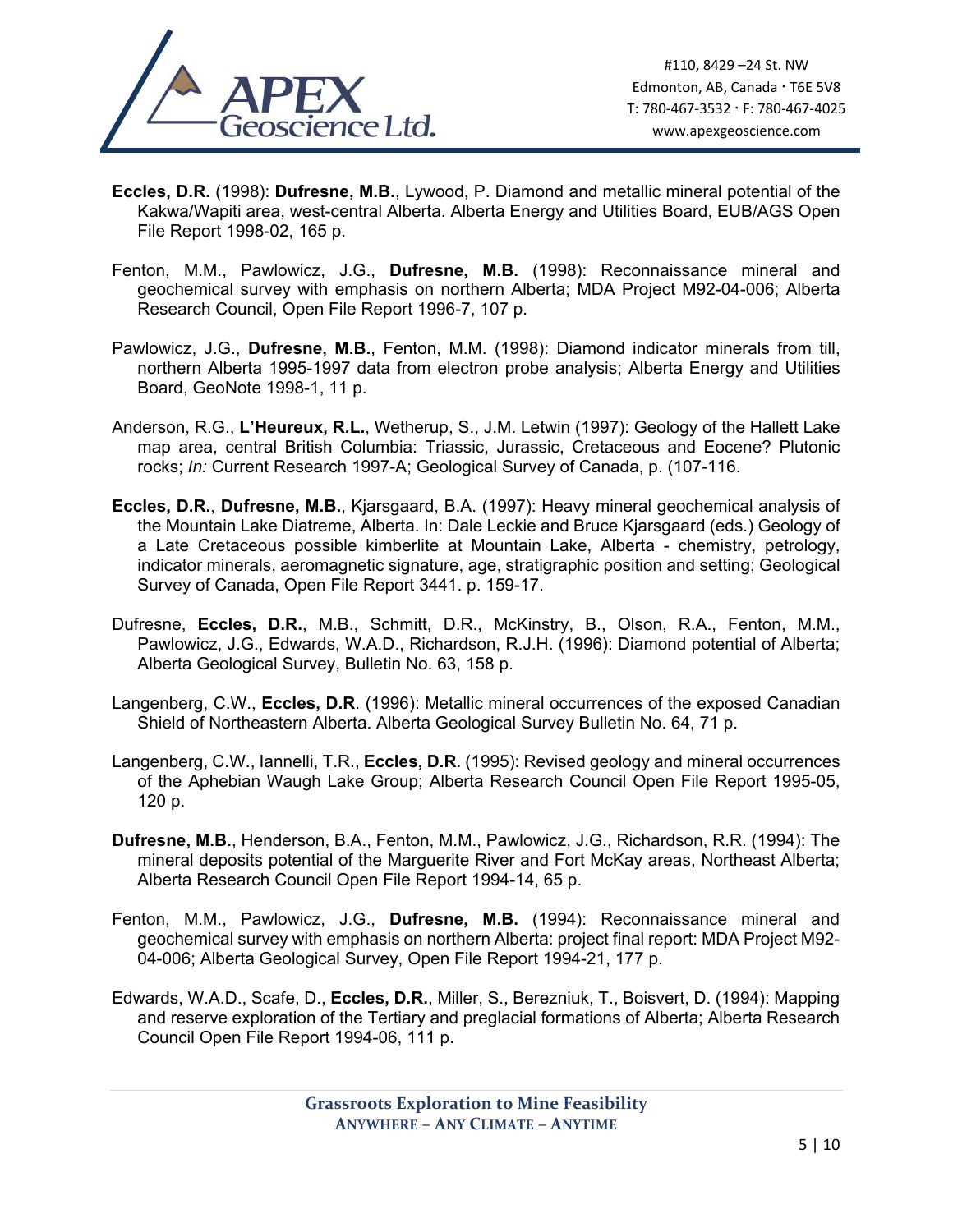

- Salat, H., **Eccles, D.R.**, Langenberg, C.W. (1994): Geology and mineral occurrences of the Aphebian Waugh Lake Group, northeastern Alberta; Alberta Research Council, Open File Report 1994-04, 36 p.
- Olson, R.A.O., **Dufresne, M.B.**, **Eccles, D.R.**, Richardson, R.J.K. (1994): Regional metallogenic evaluation of Alberta; Alberta Research Council, Open File Report 1994-08, 191 p.
- **Dufresne, M.B.**, Schmitt, D.R., McKinstry, B., **Eccles, D.R.**, Olson, R.A., Fenton, M.M., Pawlowicz, J.G., Edwards, W.A.D., Richardson, R.J.H. (1994): Diamond potential of Alberta: A regional synthesis of the structural and Stratigraphic setting, and other preliminary indications of diamond potential; Alberta Research Council, Open File Report 1994-12, 246 p.
- Edwards, W.A.D., **Eccles, D.R.**, Boisvert, D.R., Miller, S.A. (1993): Preglacial sand and gravel deposits, southern Alberta; Alberta Research Council, Map 221.
- Edwards, W.A.D., **Eccles, D.R.**, Boisvert, D.R., Miller, S.A. (1993): Preglacial sand and gravel deposits, central Alberta; Alberta Research Council, Map 222.
- Edwards, W.A.D., **Eccles, D.R.**, Boisvert, D.R., Miller, S.A. (1993): Pre-glacial sand and gravel deposits, northern Alberta; Alberta Research Council, Map 223.
- Langenberg, C.W., Salat, H., **Eccles, D.R.**, Turner, A. (1993): Evaluation of the economic mineral potential in the Andrew Lake-Charles Lake Area of northeast Alberta; Alberta Research Council, Open File Report 1993-08, 73 p.
- **Williamson, J.**, **Dufresne, M.B.**, Olson, R.A. (1993): The Southern Alberta Rift in southwest Alberta, Program to Identify Targets for Metallic Mineral Exploration; Alberta Research Council, Open File Report 1993-13A and 13B, 67 p.
- Gale, G.H., **Eccles, D.R**. (1992): Mineral deposits and occurrences in the Athapapuskow Lake and Schist Lake areas (63K/12); Manitoba Energy and Mines, Geological Services, Mineral Deposit Series, Report 13, 266 p.
- Jefferson, C.W., **Dufresne, M.B.**, Olson, R.A., Rice, R. (1992): Stratigraphy and sedimentology of auriferous Archean iron formations in the vicinity of George Lake, eastern Slave Province; In Project Summaries Canada-Northwest Territories Mineral Development Subsidiary Agreement 1987-1991; Geological Survey of Canada, Open File 2484, p. 199-204.
- Rottenfusser, B., Langenberg, C.W., Mandryk, G., Richardson, R.J.K., Fildes, B., Olic, J., Stewart, S., **Eccles, D.R.**, Evans, C., Spelrem, M., Sprecher, B., Brulotte, M., Gentzis, T., Wynne, D.,, Yuan, L. (1991): Regional evaluation of the coal bed methane potential in the plains and foothills of Alberta stratigraphy and rank study; Alberta Energy and Utilities Board, EUB/AGS SPE 7, 149 p.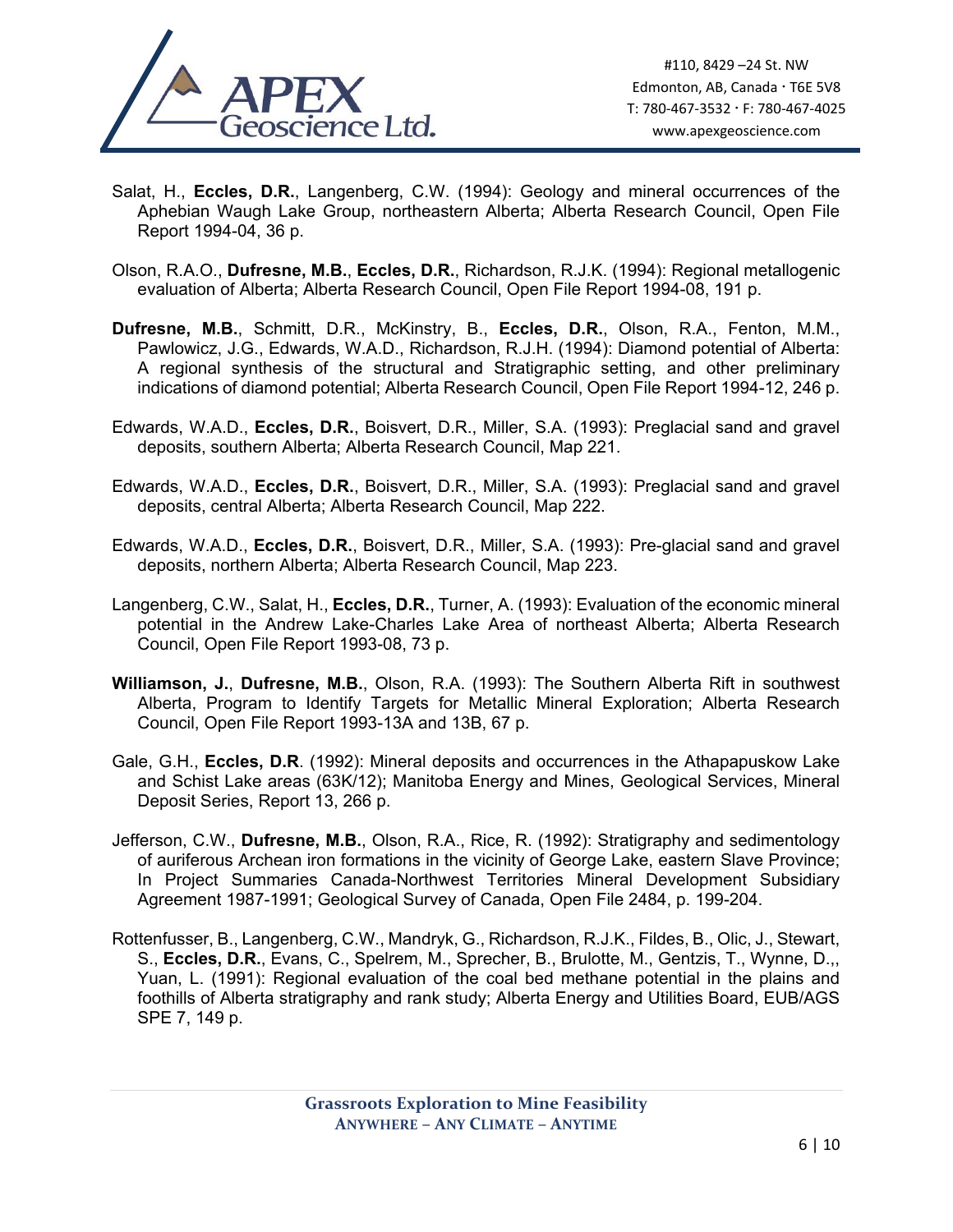

- Gale, G.H., **Eccles, D.R**. (1988): Mineral deposits and occurrences in the Flin Flon area (63K/13SW); Manitoba Energy and Mines, Geological Services, Mineral Deposit Series, Report 2, 98 p.
- Gale, G.H., **Eccles, D.R**. (1988): Mineral deposits and occurrences in the Weasel Bay and Defender Lake area (63K/13N); Manitoba Energy and Mines, Geological Services, Mineral Deposit Series, Report 3, p. 46.
- **Dufresne, M.B.**, Morison, S.R., Nesbitt, B.E. (1987): Evidence of Hydrothermal Alteration in the White Channel Sediments and Bedrock of the Klondike Area, West-Central Yukon in Yukon Exploration and Geology 1984; Exploration and Geological Services Division, D.I.A.N.D., p. 44-49.
- Gale, G.H., **Eccles, D.R**. (1987): Mineral deposits and occurrences in the Mikanagan Lake area (63K/13SE); Manitoba Energy and Mines, Geological Services, Mineral Deposit Series, Report 1, 133 p.
- **Dufresne, M.B.,** Morison, S.R. (1985): Stratigraphy and Alteration of the White Channel Gravel at Dago Hill, a Progress Report, Klondike Area, Yukon in Yukon Exploration and Geology 1983; Exploration and Geological Services Division, D.I.A.N.D., p. 55-59.
- **Eccles, D.R.**, Fedikow, M.A.F. (1985): Mineral occurrence documentation and alteration zone mapping, Snow Lake area; Manitoba Energy and Mines, Geological Services, Report of Field Activities 1985, p. 82-99.
- Fedikow, M.A.F., **Eccles, D.R**. (1985): Geology of mineral occurrences in the Nickel Lake area: Agassiz metallotect; Manitoba Energy and Mines, Geological Services, Report of Field Activities 1985, p. 29-31.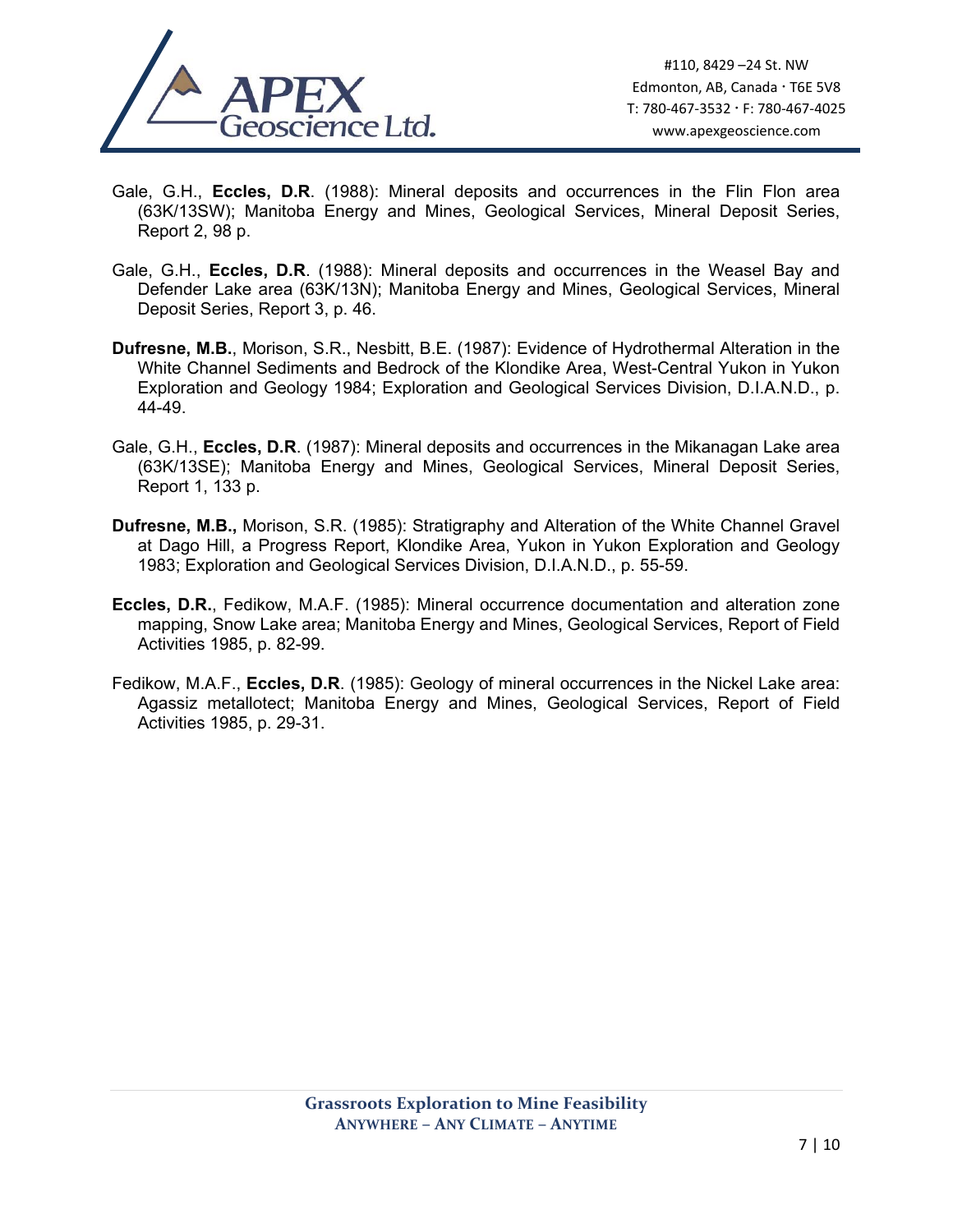

## **Journal Manuscripts**

(Presented in chronological order; APEX author(s) in bold)

- Stachel, T., **Banas, A.**, Aulbach S., Smit, K.V., Wescott, P., Chinn, I.L., Kong, J. (2018) The Victor Mine (Superior Craton, Canada): Neoproterozoic lherzolitic diamonds from a thermally-modified cratonic root; Mineralogy and Petrology, DOI: 10.1007/s00710-018- 0574-y
- **Rodríguez, A.L.,** Bissig, T., Hart, C.J.R., Mantilla Figueroa, L.C. (2017): Late Pliocene High-Sulfidation Epithermal Gold Mineralization at the La Bodega and La Mascota Deposits, Northeastern Cordillera of Colombia; Economic Geology ; 112 (2): 347–374
- **Eccles, D.R.**, Schmidberger, S.S., Cox, R. (2010): Garnet pyroxenite and granulite xenoliths from northeastern Alberta: Evidence of a 1.5 Ga lower crust and mantle in western Laurentia; Precambrian Research, v. 177, p. 339-354.
- **Banas, A.,** Stachel, T., Phillips, D., Shimizu, N., Viljoen, K.S., Harris, J.W. (2009): Ancient metasomatism recorded by ultra-depleted garnet inclusions in diamonds from DeBeers Pool, South Africa; Lithos, v. 112S: p. 736-746.
- Kravchinsky, G.A., **Eccles, D.R.**, Zhang, R., Cannon, M. (2009): Paleomagnetic dating of the northern Alberta kimberlites; Canadian Journal of Earth Science, v. 46, p. 231-245.
- Strand, P., **Banas, A**., Baumgartner, M., Burgess, J. (2008): Tracing Kimberlite Indicator Mineral Dispersal Trains: An example from the Churchill Diamond Project, Kivalliq region, Nunavut; *In:* Paulen, R., McMartin, I. (Eds), Application of Till and Stream Sediment Heavy Mineral and Geochemical Methods; Geological Association of Canada Short Course Volume 18, p. 167- 176
- **Banas, A.**, Stachel, T., Muehlenbachs, K., McCandless, T. (2007): Diamonds from the Buffalo Head Hills, Alberta: formation in a non-conventional setting; Lithos, 93, p. 199-213.
- **Eccles, D.R.**, Creaser, R.A., Heaman, L.M., Ward, J. (2007): Rb-Sr and U-Pb geochronology and setting of the Buffalo Head Hills kimberlite field, northern Alberta; Canadian Journal of Earth Sciences, v. 45, p. 513-529.
- **Eccles, D.R.**, Heaman, L.M., Sweet, A.R. (2007): Kimberlite-sourced bentonite, its paleoenvironment and implications for the late Cretaceous K14 kimberlite cluster, northern Alberta; Canadian Journal of Earth Sciences, v. 45, p. 531-547.
- McLean, H., **Banas, A.**, Creighton, S., Whiteford, S., Luth, R., Stachel T. (2007): Garnet Xenocrysts from the Diavik Mine, NWT, Canada: Colour, composition and paragenesis; Canadian Mineralogist, v 45, p. 1131-1145.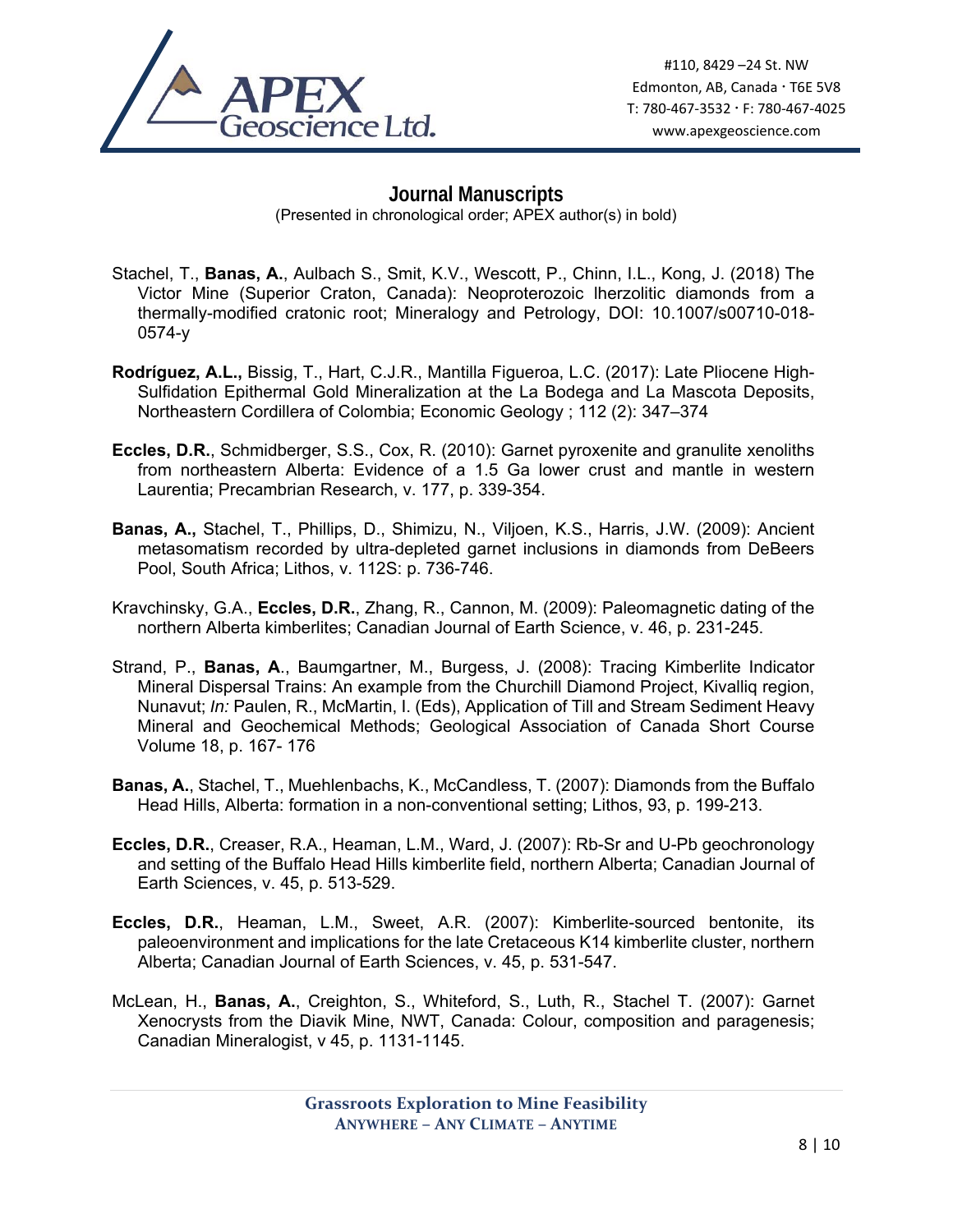

- Stachel, T., **Banas, A.**, Muehlenbachs, K., Kurszlaukis S., Walker, E.C. (2006): Archean diamonds from Wawa (Canada): Samples from deep cratonic roots predating cratonization of the Superior province; Contributions to Mineralogy and Petrology 151, p. 737-750.
- **Eccles, D.R.**, Luth, R.W., Heaman, L.M., Creaser, R.A. (2004): Petrogenesis of the Late Cretaceous northern Alberta kimberlite province, 8<sup>th</sup> International Kimberlite Conference, Volume Proceedings; Lithos, v. 76, p. 435-461.
- Tappe, S., Jenner, G.A., Foley, S.F., Heaman, L., **Besserer, D**., Kjarsgaard, B.A., Ryan, B. (2004): Torngat Ultramafic lamprophyres and their relation to the North Atlantic Alkaline Province; Lithos, v. 76, p. 491-518.
- **Eccles, D.R.** (2002): Enzyme leach-based soil geochemistry of the Mountain Lake diatreme, Alberta. *In:* S. Dunlop and G.J. Simandl (eds), Industrial Minerals in Canada; Canadian Institute of Mining and Metallurgy and Petroleum, Special Volume **53:** 355–360.